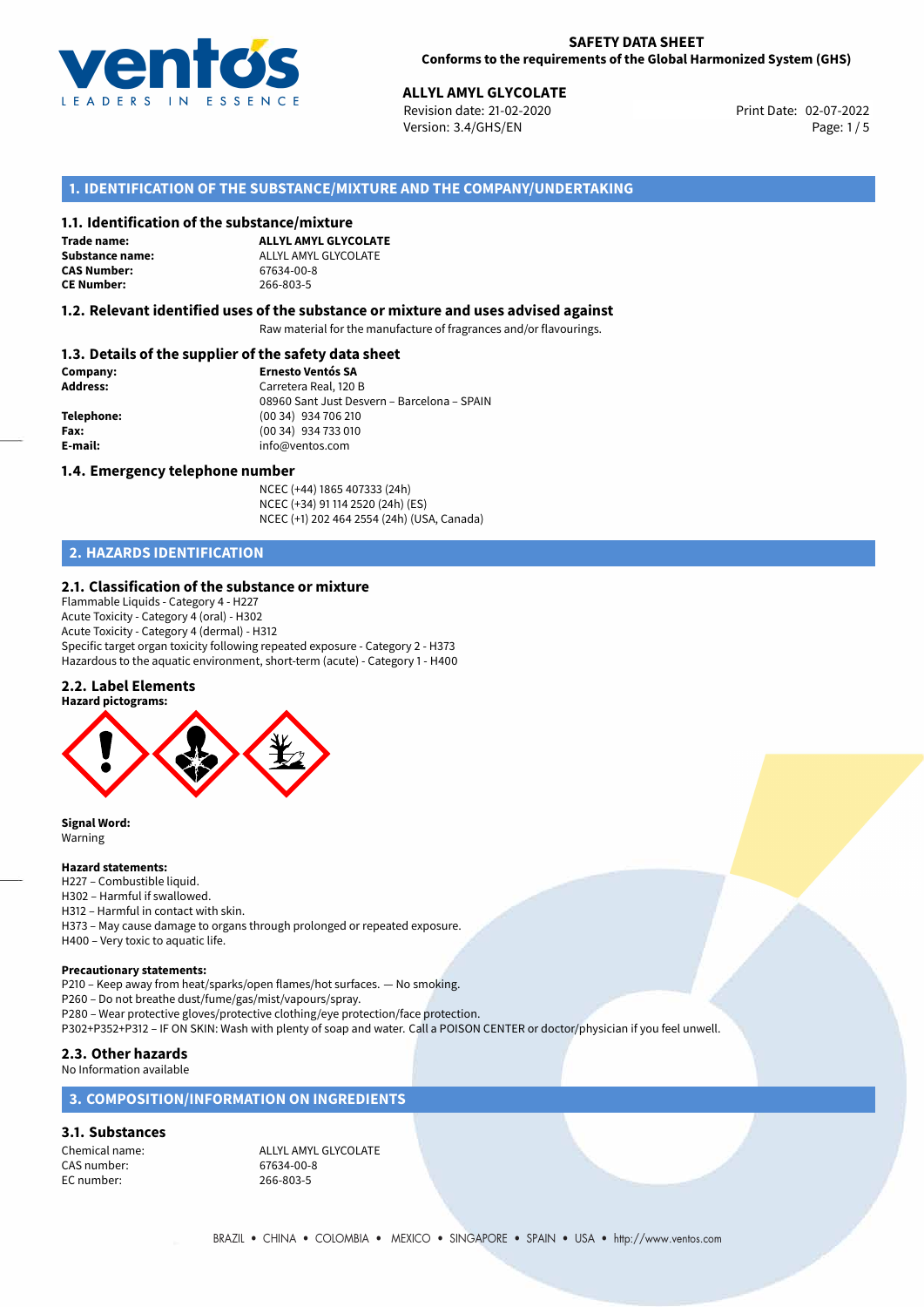

**ALLYL AMYL GLYCOLATE**<br>
Revision date: 21-02-2020 **Print Date: 02-07-2022** Version: 3.4/GHS/EN Page: 2 / 5

#### **Hazardous constituents:**

| <b>Chemical Name</b> | % (w/w) | CAS No<br><b>EC No</b> | <b>Classification according to GHS</b>                                                                                                                                                                                                                                  |
|----------------------|---------|------------------------|-------------------------------------------------------------------------------------------------------------------------------------------------------------------------------------------------------------------------------------------------------------------------|
| ALLYL AMYL GLYCOLATE | >50     |                        | Acute Toxicity - Category 4 (oral) - H302<br>$67634-00-8$ Acute Toxicity - Category 4 (dermal) - H312<br>Specific target organ toxicity following repeated exposure - Category 2 - H373<br>Hazardous to the aquatic environment, short-term (acute) - Category 1 - H400 |

[See the full text of the hazard statements in section 16.](#page-4-0)

## **3.2. Mixtures**

Not applicable.

## **4. FIRST-AID MEASURES**

### **4.1. Description of necessary first aid measures**

| Ingestion:    | Rinse mouth with water.                                                                                               |
|---------------|-----------------------------------------------------------------------------------------------------------------------|
|               | Obtain medical advice.                                                                                                |
|               | Keep at rest. Do not induce vomiting.                                                                                 |
| Eye contact:  | In case of contact with eyes, rinse immediately with plenty of water for at least 15 minutes and seek medical advice. |
| Inhalation:   | Remove person to fresh air and keep at rest.                                                                          |
|               | Seek immediate medical advice.                                                                                        |
| Skin contact: | Take off immediately all contaminated clothing.                                                                       |
|               | Thoroughly wash affected skin with soap and water.                                                                    |
|               | Seek medical attention if symptoms persist.                                                                           |

### **4.2. Most important symptoms and effects, both acute and delayed**

No information available.

## **4.3. Indication of any immediate medical attention and special treatment needed**

No information available.

## **5. FIRE-FIGHTING MEASURES**

#### **5.1. Extinguishing Media**

Water spray, carbon dioxide, dry chemical powder or appropriate foam. For safety reasons do not use full water jet.

#### **5.2. Special hazards arising from the substance or mixture**

Known or Anticipated Hazardous Products of Combustion: Emits toxic fumes under fire conditions.

#### **5.3. Advice for firefighters**

High temperatures can lead to high pressures inside closed containers. Avoid inhalation of vapors that are created. Use appropriate respiratory protection. Do not allow spillage of fire to be poured into drains or watercourses. Wear self-contained breathing apparatus and protective clothing.

## **6. ACCIDENTAL RELEASE MEASURES**

#### **6.1. Personal precautions, protective equipment and emergency procedures**

Evacuate surronding areas. Ensure adequate ventilation. Keep unnecessary and unprotected personnel from entering. Do not breathe vapor/spray. Avoid contact with skin and eyes. Information regarding personal protective measures: see section 8.

#### **6.2. Environmental precautions**

To avoid possible contamination of the environment, do not discharge into any drains, surface waters or groundwaters.

#### **6.3. Methods and materials for containment and cleaning up**

Cover with an inert, inorganic, non-combustible absorbent material (e.g. dry-lime, sand, soda ash). Place in covered containers using non-sparking tools and transport outdoors. Avoid open flames or sources of ignition (e.g. pilot lights on gas hot water heater). Ventilate area and wash spill site after material pickup is complete.

#### **6.4. Reference to other sections**

Information regarding exposure controls, personal protection and disposal considerations can be found in sections 8 and 13.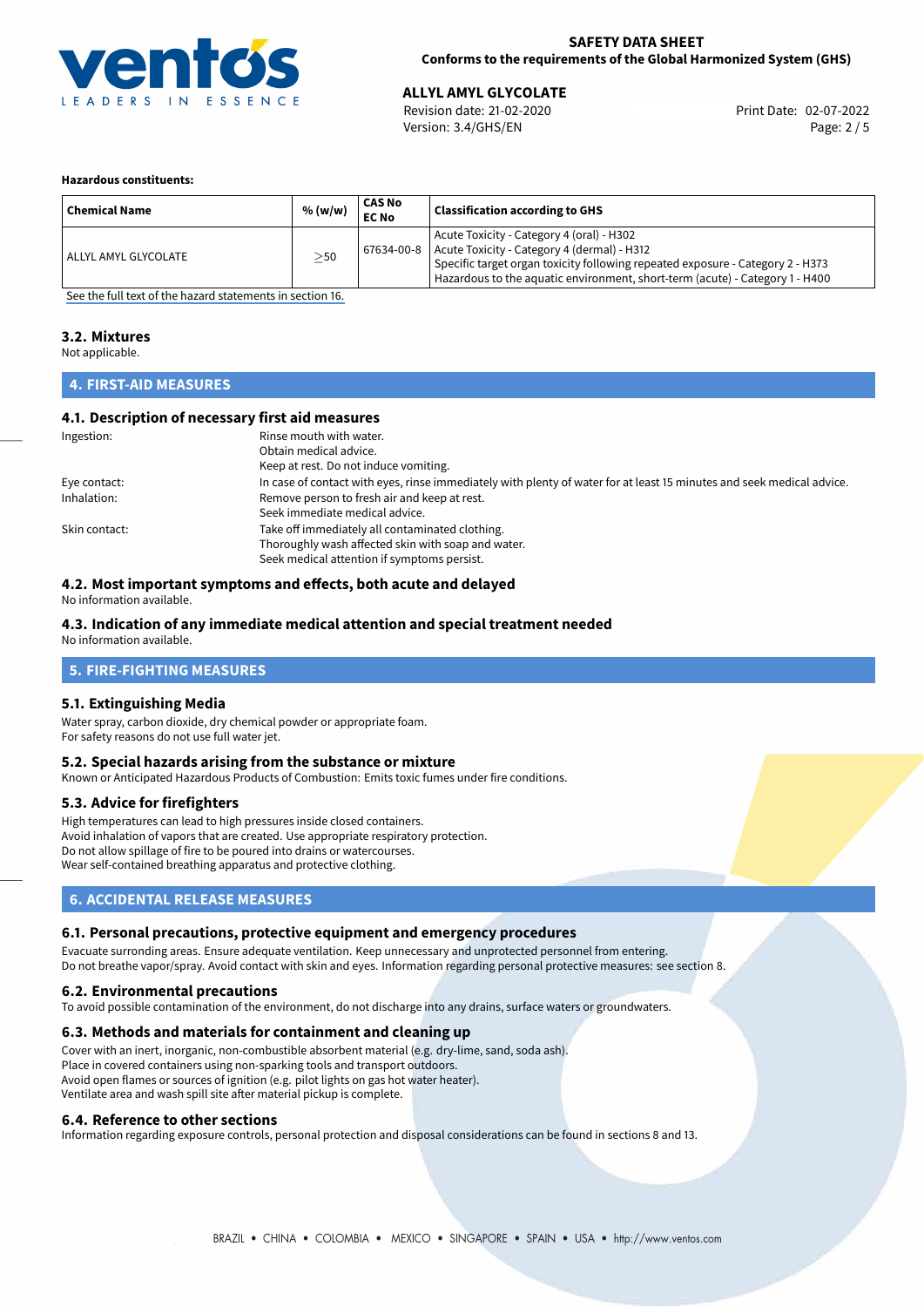

**ALLYL AMYL GLYCOLATE**<br>
Revision date: 21-02-2020 **Print Date: 02-07-2022** Version: 3.4/GHS/EN Page: 3 / 5

## **7. HANDLING AND STORAGE**

### **7.1. Precautions for safe handling**

Do not store or handle this material near food or drinking water. Do not smoke. Avoid contact with the eyes, skin and clothing. Wear protective clothing and use glasses. Observe the rules of safety and hygiene at work. Keep in the original container or an alternative made from a compatible material.

## **7.2. Conditions for safe storage, including any incompatibilities**

Store in tightly closed and preferably full containers in a cool, dry and ventilated area, protected from light. Keep away from sources of ignition (e.g. hot surfaces, sparks, flame and static discharges). Keep away from incompatible materials (see section 10).

### **7.3. Specific end use(s)**

No information available.

**8. EXPOSURE CONTROLS AND PERSONAL PROTECTION**

#### **8.1. Control parameters**

Components with occupational exposure limits: None known.

#### **8.2. Exposure controls**

Measures should be taken to prevent materials from being splashed into the body. Provide adequate ventilation, according to the conditions of use. Use a mechanical exhaust if required.

#### **8.3. Individual protection measures, such as personal protective equipment**

| Eye/Face protection:             | Chemical safety goggles are recommended. Wash contaminated goggles before reuse.                                                            |
|----------------------------------|---------------------------------------------------------------------------------------------------------------------------------------------|
| Hand Protection:                 | Chemical-resistant gloves are recommended. Wash contaminated gloves before reuse.                                                           |
| Body protection:                 | Personal protective equipment for the body should be selected based on the task being performed and the risks<br>involved.                  |
| Respiratory Protection:          | In case of insufficient ventilation, use suitable respiratory equipment.                                                                    |
| Environmental exposure controls: | Emissions from ventilation or process equipment should be checked to ensure they comply with environmental<br>protection legislation.       |
|                                  | In some cases, filters or engineering modifications to the process equipment will be necessary to reduce emissions to<br>acceptable levels. |
|                                  |                                                                                                                                             |

## **9. PHYSICAL AND CHEMICAL PROPERTIES**

#### **9.1. Information on basic physical and chemical properties**

| Appearance:                            | Liquid                    |
|----------------------------------------|---------------------------|
| Colour:                                | Conforms to standard      |
| Odour:                                 | Conforms to standard      |
| Odour theshold:                        | Not determined            |
| pH:                                    | Not determined            |
| Melting point/freezing point:          | Not determined            |
| Boling point/boiling range (°C):       | Not determined            |
| Flash point:                           | 88 °C                     |
| Evaporation rate:                      | Not determined            |
| Flammability:                          | Not determined            |
| Lower flammability/Explosive limit:    | Not determined            |
| Upper flammability/Explosive limit:    | Not determined            |
| Vapour pressure:                       | Not determined            |
| Vapour Density:                        | Not determined            |
| Density:                               | $0,935-0,944$ g/mL (20°C) |
| Relative density:                      | $0,935 - 0,944$ (20°C)    |
| Water solubility:                      | Not determined            |
| Solubility in other solvents:          | <b>SOLUBLE IN ETHANOL</b> |
| Partition coefficient n-octanol/water: | Not determined            |
| Auto-ignition temperature:             | Not determined            |
| Decomposition temperature:             | Not determined            |
| Viscosity, dynamic:                    | Not determined            |
| Viscosity, kinematic:                  | Not determined            |
| Explosive properties:                  | Not determined            |
| Oxidising properties:                  | Not determined            |
|                                        |                           |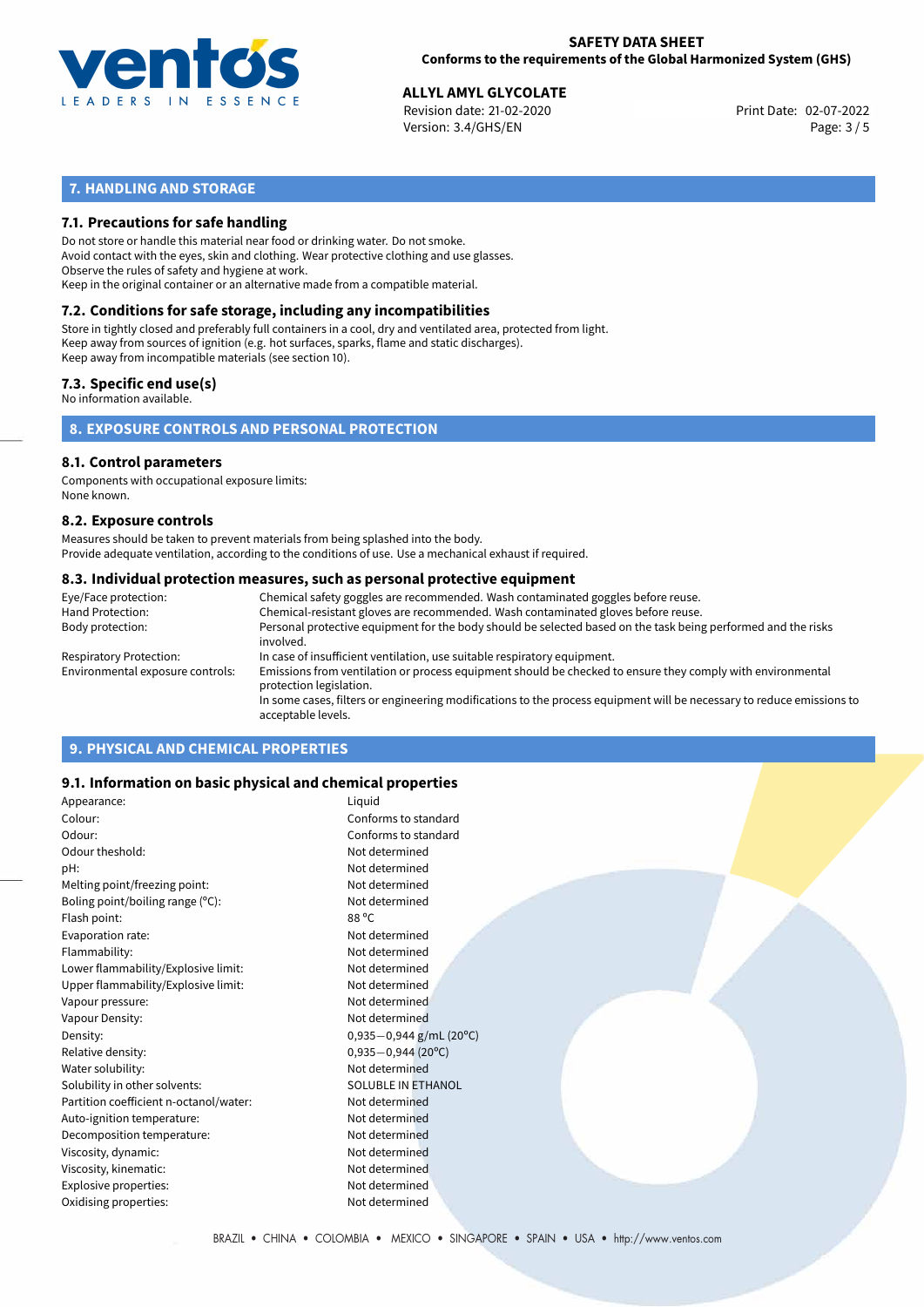

**ALLYL AMYL GLYCOLATE**<br>
Revision date: 21-02-2020 **Print Date: 02-07-2022** Version: 3.4/GHS/EN Page: 4 / 5

## **10. STABILITY AND REACTIVITY**

#### **10.1. Reactivity**

No hazardous reactions if stored and handled as prescribed/indicated.

#### **10.2. Chemical stability**

The product is stable if stored and handled as prescribed/indicated.

#### **10.3. Possibility of hazardous reactions**

No hazardous reactions if stored and handled as prescribed/indicated.

#### **10.4. Conditions to Avoid**

Conditions to Avoid: Excessive heat, flame or other ignition sources.

#### **10.5. Incompatible materials**

Avoid contact with strong acids and bases and oxidizing agents.

### **10.6. Hazardous decomposition products**

During combustion may form carbon monoxide and unidentified organic compounds.

## **11. TOXICOLOGICAL INFORMATION**

| <b>Acute toxicity</b>             | Harmful if swallowed. Harmful in contact with skin.                       |
|-----------------------------------|---------------------------------------------------------------------------|
| <b>Skin corrosion/irritation</b>  | Based on the data available, the criteria for classification are not met. |
| Serious eye damage/irritation     | Based on the data available, the criteria for classification are not met. |
| Respiratory or skin sensitisation | Based on the data available, the criteria for classification are not met. |
| Germ cell mutagenicity            | Based on the data available, the criteria for classification are not met. |
| Carcinogenicity                   | Based on the data available, the criteria for classification are not met. |
| <b>Reproductive toxicity</b>      | Based on the data available, the criteria for classification are not met. |
| <b>STOT-single exposure</b>       | Based on the data available, the criteria for classification are not met. |
| <b>STOT-repeated exposure</b>     | May cause damage to organs through prolonged or repeated exposure.        |
| <b>Aspiration hazard</b>          | Based on the data available, the criteria for classification are not met. |

## **12. ECOLOGICAL INFORMATION**

#### **12.1. Toxicity**

**Assessment:** Very toxic to aquatic life. **Experimental/calculated data:** No information available.

#### **12.2. Degradability** No information available.

**12.3. Bioaccumulative potential** No information available.

# **12.4. Soil mobility**

No information available.

## **12.5. Other adverse effects**

See also sections 6, 7, 13 and 15 Do not allow to get into waste water or waterways.

## **13. DISPOSAL CONSIDERATIONS**

#### **13.1. Waste treatment methods**

Dispose of in accordance with national and local environmental regulations.